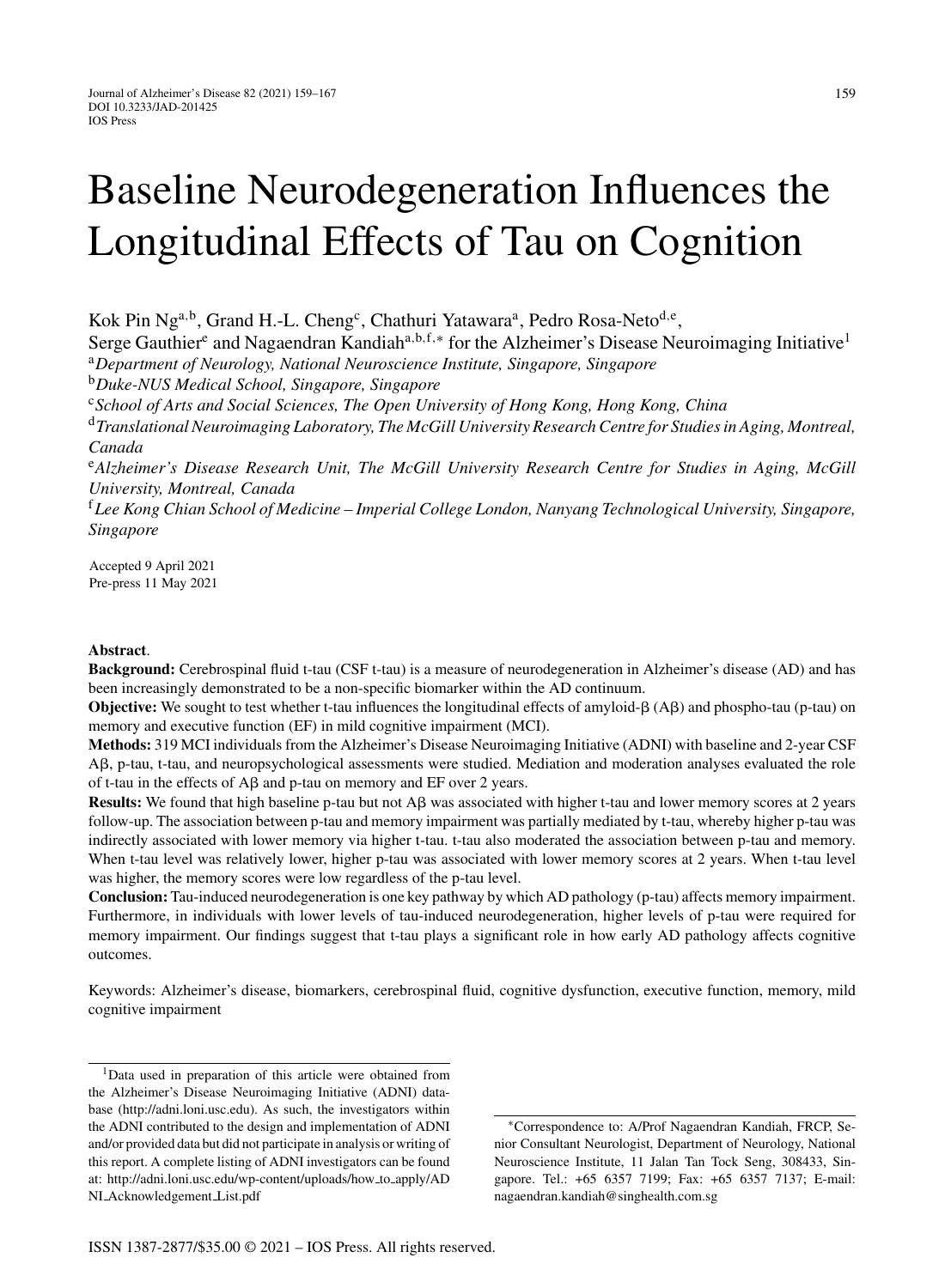## **INTRODUCTION**

Alzheimer's disease (AD) pathophysiology is postulated to follow a temporal evolution, beginning with amyloid- $\beta$  (A $\beta$ ) plaques and tau neurofibrillary tangles (NFTs) followed by tau-induced neuronal dysfunction as the eventual pathway leading to cognitive impairment [1, 2]. While this sequential progression has been widely studied [2, 3], the role of neurodegeneration burden on the effects of  $A\beta$ and tau leading to cognitive dysfunction in the early stage of AD remains unclear. In this regard, tauinduced neural dysfunction can be caused not only by Aβ and NFTs, but also by non-AD pathologies during the aging process, such as oxidative stress [4–6]. Therefore, most elderly individuals will have some burden of neurodegeneration when the sequel of AD pathophysiology takes place. As it remains unclear how tau-induced neurodegeneration modifies the toxic effects of  $\text{A}\beta$  and tau on cognitive dysfunction, studies evaluating the role of tau-induced neurodegeneration burden on the impact of  $A\beta$  and tau on cognition are of paramount importance so as to support a more precise application of diseasemodifying drugs in AD [7].

Cerebrospinal fluid (CSF)  $A\beta_{1-42}$ , phospho-tau (p $tau$ ), and total-tau (t-tau) are biomarkers of  $A\beta$ , NFTs, and neurodegeneration, respectively, and have been incorporated in the recently proposed A/T/(N) classification [8, 9]. However, the different modalities of the AT(N) measurements are not interchangeable  $[10]$  and abnormalities in CSF A $\beta$  (measures of brain  $\overrightarrow{AB}$  deposition) and t-tau (measures of neurodegeneration) have been shown to occur at least 15 years before expected symptom onset and precede their corresponding neuroimaging biomarkers of  $\overrightarrow{AB}$  (amyloid PET) and neurodegeneration  $(I^{18}F]$ flurodeoxyglucose PET and MRI) [1, 11]. Therefore, CSF is a valuable biomarker of AD that is able to evaluate early changes of the burden of  $A\beta$ , NFTs, and neurodegeneration in the mild cognitive impairment (MCI) stage of AD.

While studies show that low CSF  $\mathsf{A}\beta_{1-42}$ , high ptau, and high t-tau levels correlate with poor global cognitive performance [12] and a high CSF p-tau/  $A\beta_{42}$  ratio predicted worsening cognitive impairment on global cognition and episodic memory in AD [13], the influence of t-tau on the effects of  $\text{A}\beta$  and p-tau on cognition in MCI remains unknown. Therefore, we sought to identify how t-tau influences the role of  $\text{A}\beta$  and p-tau on memory and executive function (EF) over a 2-year period, which is a typical time frame for a clinical trial design in a cohort of individuals with MCI, given that early intervention in prodromal dementia may offer the greatest chance of treatment success in improving clinical outcomes.

# **METHODS**

### *Database description and study participants*

Data used in the preparation of this article were obtained from the Alzheimer's Disease Neuroimaging Initiative (ADNI) database ([http://adni.loni.usc.](http://adni.loni.usc.edu) edu). The ADNI was launched in 2003 as a publicprivate partnership, led by Principal Investigator Michael W. Weiner, MD. The primary goal of ADNI has been to test whether serial MRI, PET, other biological markers, and clinical and neuropsychological assessment can be combined to measure the progression of MCI and early AD.

In this study, we selected 319 MCI individuals who underwent lumbar puncture and neuropsychological assessments at baseline and 2-year follow-up. We defined MCI as those with a Mini-Mental State Examination (MMSE) score  $\geq$  24, Clinical Dementia Rating (CDR) 0.5, subjective and objective memory loss, having normal activities of daily living, and absence of any neuropsychiatric diseases such as depression, and dementia [14]. The inclusion/exclusion criteria adopted by ADNI can be found at [http://www.adni-info.org.](http://www.adni-info.org)

# *Standard protocol approvals, registrations, and patient consents*

The ADNI study was approved by the Institutional Review Boards of all of the participating institutions. Informed written consent was obtained from all participants at each site.

#### *CSF analysis*

 $CSF$  A $\beta_{1-42}$ , CSF p-tau<sub>181p</sub>, and CSF t-tau were measured using the Luminex multiplex platform (Luminex, Austin, TX, USA) and Innogenetics INNO-BIA AlzBio3 (Innogenetics, Ghent, Belgium) immunoassay reagents. The CSF biomarker data set used in this study were obtained from the ADNI file 'UPENNBIOMK MASTER.csv' and analyzed based on the updated recommendations from ADNI. The details of the ADNI methods for the acquisition and measurement of CSF can be found at <http://www.adni-info.org>. Lower CSF  $\mathsf{A}\beta_{1-42}$  levels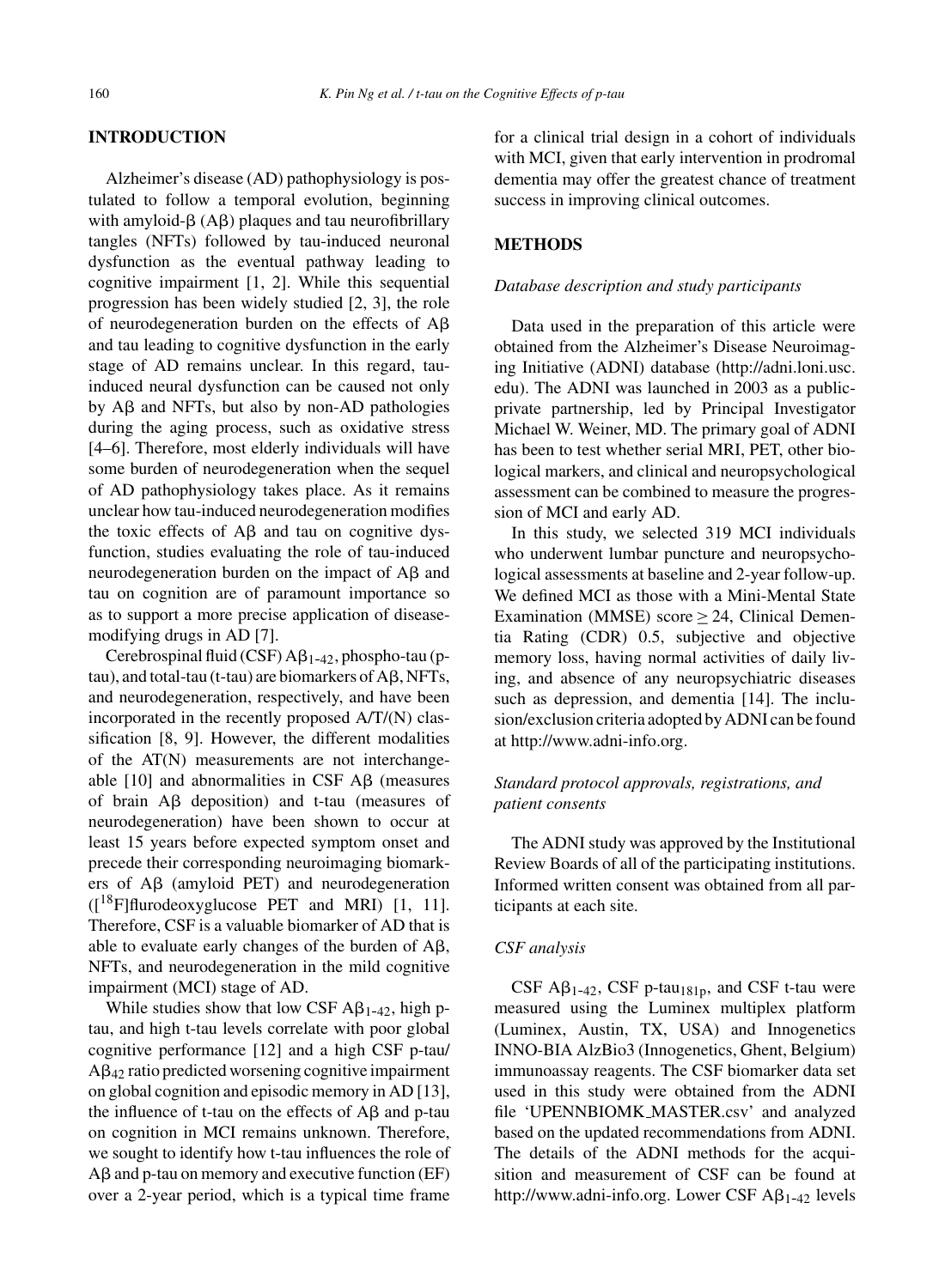reflects increased A $\beta$  burden, higher CSF p-tau levels reflects increased tau burden and higher CSF t-tau levels reflects increased neuronal degeneration burden [15].

#### *Neuropsychological assessments*

The neuropsychological assessments were performed by certified raters using standardized ADNI protocols. The CDR, ADNI-mem, and ADNI-EF data sets used in this study were obtained from the ADNI files 'CDR.csv' and 'UWNPSYCHSUM\_01\_ 28 15-5.csv' respectively. ADNI-mem and ADNI-EF are validated composite memory and EF scores derived using data from the ADNI neuropsychological battery [16, 17]. Briefly, a modern psychometric approach was used to analyze the Rey Auditory Verbal Learning Test, AD assessment schedule-cognition, MMSE and Logical Memory tests to obtain a composite memory score. Similarly, category fluency—animals, category fluency—vegetables, trails A and B, digit span backwards, WAIS-R digit symbol substitution and 5 clock drawing items (circle, symbol, numbers, hands, time) were analyzed to obtain a composite EF score. Lower ADNI-mem and ADNI-EF scores reflect poorer memory and EF performance respectively. Both the ADNI-mem and ADNI-EF were shown to be useful composite measures of memory and EF in MCI, as good as or better than its composite parts [16, 17]. Therefore, both the ADNI-mem and ADNI-EF were chosen as the measures of cognitive outcomes in this study. The details of the ADNI protocols for the neuropsychological assessments and methods for developing ADNI-mem and ADNI-EF can be found at [http://www.adni-info.](http://www.adni-info.org) org.

#### *Statistical methods*

The analytical sample included 319 individuals who provided data on all variables of interest at baseline (Table 1). This sample size was sufficient for our analysis [18]. Focal measures were CSF  $\mathsf{AB}_{1-42}$ , CSF p-tau<sub>181p</sub>, CSF t-tau, ADNI-mem, and ADNI-EF. Data on the first two came from the baseline (Time 1; T1), and those on the latter three came from the baseline and the 2-year follow-up (Time 2; T2). Covariates included age, gender, education, and *APOE*  $\varepsilon$ 4 status at baseline.

Using Mplus version 7.4, we performed mediation analysis with two waves of data to illustrate temporal causations [19, 20]. Mediation analysis falls within

Table 1 Baseline demographics and sample variables

| Variables                                | N   | $M(S.D.)$ or $%$ |
|------------------------------------------|-----|------------------|
| Age, mean, $y(S.D.)$                     | 319 | 72.81 (7.33)     |
| Males, $n$ (%)                           | 319 | 187 (58.60)      |
| Education, mean, $y(S.D.)$               | 319 | 16.25(2.61)      |
| MMSE, mean (SD)                          | 319 | 27.70 (1.81)     |
| APOE $\varepsilon$ 4 carriers, n $(\%)$  | 319 | 165(51.7)        |
| T1 ADNI MEM, mean (S.D.)                 | 319 | 0.23(0.63)       |
| T1 ADNI EF, mean (S.D)                   | 319 | 0.32(0.82)       |
| T1 CSF $\mathbf{A}\mathbf{\beta}_{1-42}$ | 319 | 171.15 (54.15)   |
| T1 CSF p-tau <sub>181p</sub>             | 319 | 39.30 (23.34)    |
| T1 CSF t-tau                             | 319 | 90.05 (52.24)    |
| T2 ADNI MEM, mean (S.D.)                 | 318 | 0.16(0.84)       |
| T <sub>2</sub> ADNI EF, mean (S.D)       | 315 | 0.25(1.00)       |
| T <sub>2</sub> CSF t-tau                 | 236 | 95.67 (57.46)    |
|                                          |     |                  |

Percentage (%) is reported for males and *APOE*  $\varepsilon$ 4 carriers. Mean (M) and (S.D.) are reported otherwise.  $A\beta$ , amyloid- $\beta$  ADNI EF, ADNI executive function composite score; ADNI MEM, ADNI memory composite score; CSF, cerebrospinal fluid; MMSE, Mini-Mental State Examination; N, sample size; p-tau, phosphorylated tau; t-tau, total tau; T1, baseline; T2, 2-year follow-up.

the overarching framework of structural equation modelling (SEM) [21]. The variance of  $A\beta$ , p-tau, t-tau, ADNI-mem, and ADNI-EF differed substantially. Substantial difference in variance across the variables may lead to improper solutions in SEM, for example: estimated absolute correlation > 1.0 [21]. We therefore used standardized scores (z scores) on A $\beta$ , p-tau, t-tau, ADNI-mem, and ADNI-EF in the analysis. Robust standard error was employed to address non-normality. Missing data was handled by full information maximum likelihood. A model is regarded to fit with the data when the  $\chi^2$  value is not significant. However, as the  $\chi^2$  value is sensitive to sample size, it should not be emphasized [21]. Instead, we referred to Comparative Fit Index (CFI), Tucker Lewis Index (TLI), Root Mean Square Error of Approximation (RMSEA), and Standardized Root Mean Square Residual (SRMR). As a rule of thumb, CFI and TLI values of > 0.90, and RMSEA and SRMR values of < 0.10 suggest an acceptable model fit [22].

Figure 1A illustrated our conceptual model of the interplay among  $A\beta$ , p-tau, and t-tau on ADNI-mem and ADNI-EF. Figure 1B illustrated the corresponding statistical model. Covariates (e.g., gender), concurrent covariances (e.g., T2 ADNI-mem with T2 ADNI-EF), and autoregressive effects (e.g., effect of T1 t-tau on T2 t-tau) were controlled for. Central to our research objectives, T2 t-tau was regressed on T1 Aβ and T1 p-tau. T2 ADNI-mem and T2 ADNI-EF were regressed on T1 A $\beta$ , T1 p-tau, and T1 t-tau. These associations were relevant to the mediating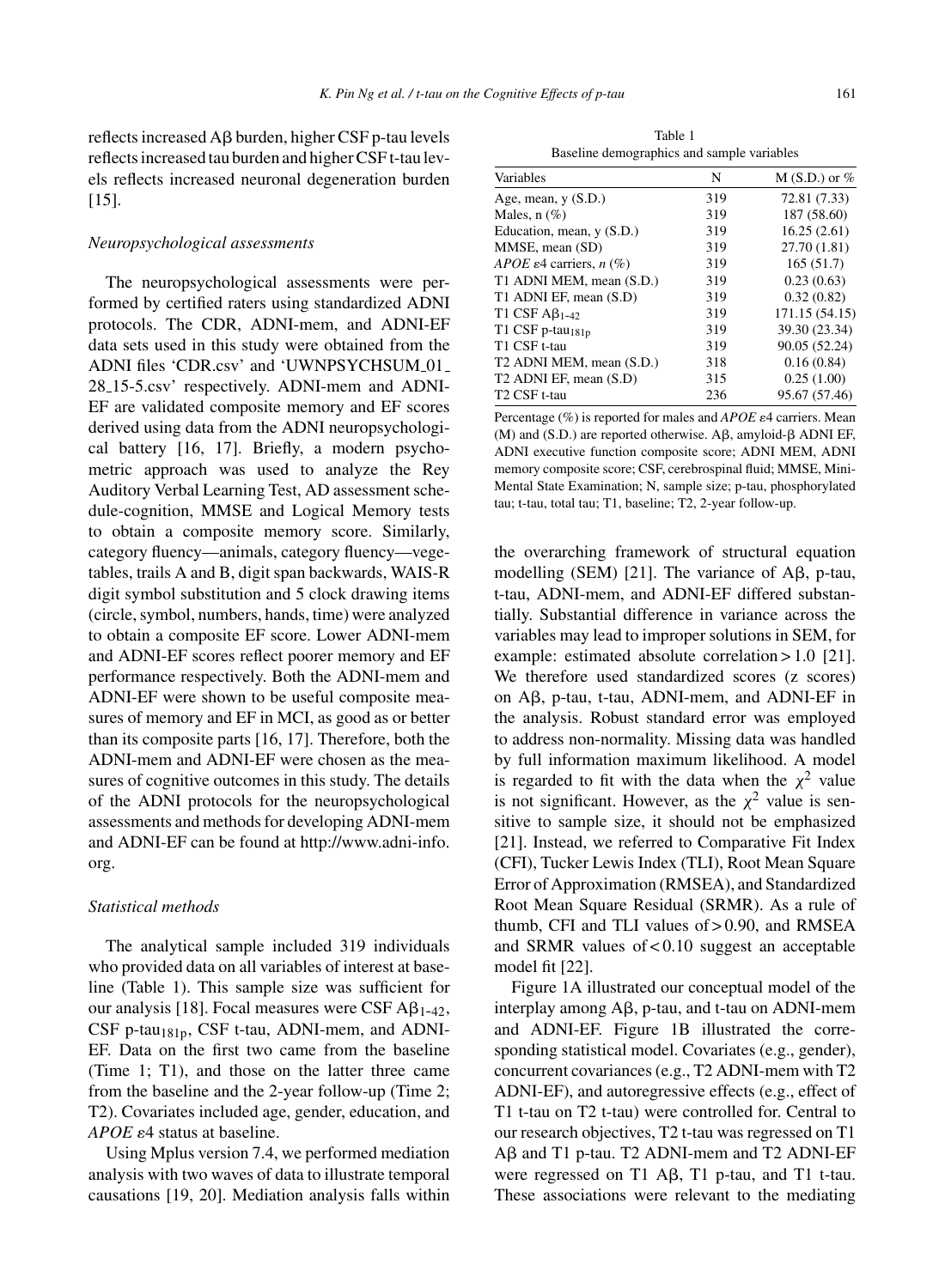

Fig. 1. Proposed framework of A $\beta_{1-42}$ , p-tau<sub>181p</sub>, and t-tau interplay on memory and executive function. A) Conceptual model of the interplay among  $\mathsf{AB}_{1-42}$ , p-tau<sub>181p</sub>, and t-tau on memory and executive function at 2 years. Dotted lines indicate interaction effects. B) Statistical model of the interplay among  $\mathbf{A}\beta_{1-42}$ , p-tau<sub>181p</sub>, and t-tau on memory and executive function at 2 years. Dotted lines indicate interaction effects. Covariates, concurrent covariances, and autoregressive effects were controlled for but are not shown.

role of t-tau in the association of  $A\beta$  and p-tau with memory and EF.

Mediating effect or indirect effect is concerned with whether the effect of an antecedent on an outcome is channeled through by the third variable – mediator. Quantitatively, it refers to the product term of the coefficient of the relation between antecedent  $(e.g., A\beta)$  and mediator (t-tau), and that of the relation between mediator (t-tau) and outcome (e.g., ADNI-mem) [23]. When these two coefficients were significant, we came up with the indirect effect. The assumption of a normal distribution of indirect effect is often violated. One way of evaluating the statistical significance of an indirect effect is to calculate its  $95\%$  confidence interval (CI<sub>95</sub>) using bootstrapping. An indirect effect is deemed significant when its CI<sub>95</sub> excludes zero. However, bootstrapping is not possible against robust standard error. Hence, we utilized a R-based online tool that adopts Monte Carlo method [24] to calculate  $CI<sub>95</sub>$ .

Moderating effect is also known as interaction effect. A significant moderating effect means that the strength and/or direction of the relationship between predictor and outcome varies across levels of the third variable – moderator [23]. Regarding the moderating role of t-tau, we regressed T2 ADNI-mem and T2 ADNI-EF on the interaction effect between T1  $A\beta$ and T1 t-tau, and that between T1 p-tau and T1 t-tau. To provide a comprehensive picture of the interplay among  $A\beta$ , p-tau, and t-tau, we also addressed the interaction effect between  $\mathsf{A}\beta$  and p-tau on t-tau. Specifically, we regressed T2 t-tau on the interaction effect between  $T1$  A $\beta$  and T1 p-tau. Significant interaction effect was followed up by simple slope analysis [25].

# **RESULTS**

Baseline demographics, *APOE*  $\varepsilon$ 4, CSF AD biomarkers, and cognitive performance of the study cohort are summarized in Table 1. The proposed model of the interplay among  $A\beta_{1-42}$ , p-tau<sub>181p</sub>, and t-tau on ADNI-mem and ADNI-EF fitted the data well:  $\chi^2$  (8) = 23.44,  $p = 0.003$ , CFI = 0.987, TLI = 938, RMSEA = 0.078, and SRMR = 0.012 (Fig. 2).

We found that high baseline (T1) p-tau, but not low  $A\beta$ , was associated with higher t-tau at 2-year followup (T2) (path coefficient  $[b] = 0.11$ ,  $p = 0.007$ ). High T1 p-tau, but not low  $A\beta$ , was also associated with lower T2 ADNI-mem scores (*b* = –0.07, *p* = 0.044). Both T1 p-tau and  $\text{A}\beta$  were not associated with T2 ADNI-EF scores.

We further demonstrated that high T1 t-tau was associated with lower T2 ADNI-mem scores  $(b = -0.10, p = 0.019)$ . The product term of the coefficient of the p-tau – t-tau relation and that of the t-tau – ADNI-mem relation was significant (indirect effect =  $-0.012$ , CI<sub>95</sub>  $-0.027$ ,  $-0.001$ ). Together,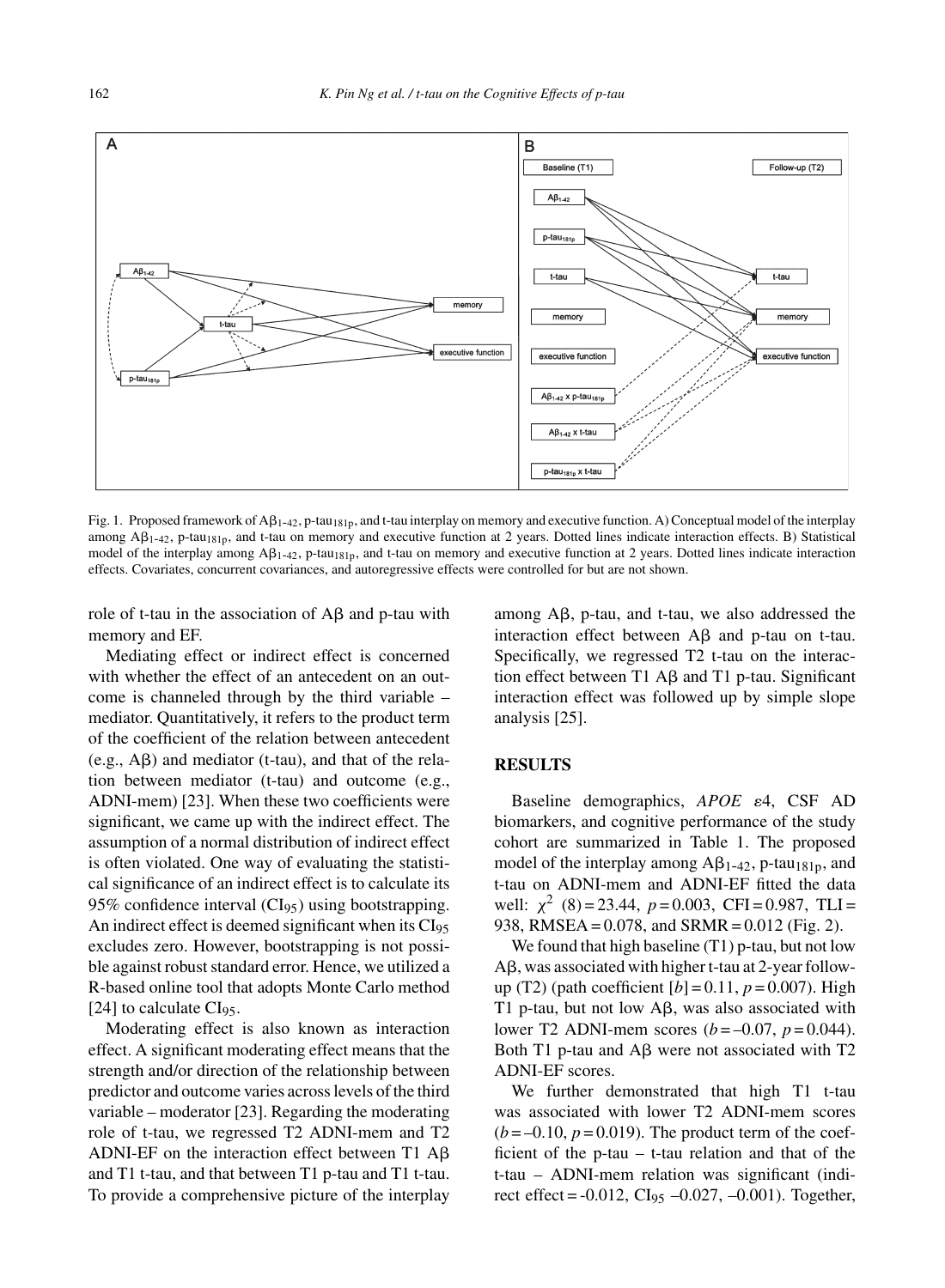

Fig. 2. The interplay among  $AP_{1-42}$ , p-tau<sub>181p</sub>, and t-tau on memory and executive function at 2 years. Findings of the interplay among  $A\beta_{1-42}$ , p-tau<sub>181p</sub>, and t-tau on memory and executive function at 2 years. Dotted lines indicate interaction effects. Covariates, concurrent covariances, and autoregressive effects were controlled for but are not shown. Numbers reported are path coefficients. The residual variance of T2 t-tau, T2 memory, and T2 EF were 0.13, 0.24, and 0.36 respectively. ∗*p* < 0.05, ∗∗*p* < 0.01.

these findings suggest that t-tau partially mediated the effect of p-tau on ADNI-mem at 2-year follow-up.

There was a significant interaction effect between T1 p-tau and T1 t-tau on T2 ADNI-mem  $(b=0.04,$  $p = 0.012$ ), indicating that baseline t-tau also moderated the effect of p-tau on ADNI-mem at 2 years. As illustrated in Fig. 3, when baseline t-tau level was relatively lower (1SD below mean), higher ptau was associated with lower ADNI-mem score at 2 years  $(b = -0.11, p = 0.012)$ . When baseline t-tau level was higher (1 SD above mean), the ADNI-mem score was low regardless of the p-tau level  $(b = -0.03,$  $p = 0.340$ .

#### **DISCUSSION**

In the present study, we found that p-tau is associated with lower memory scores at 2 years, and that



Fig. 3. CSF t-tau mediates and moderates the effect of tau on memory performance at 2 years. Interaction effect between T1 p-tau<sub>181p</sub> and T1 t-tau on T2 memory.

one mechanism for this association may be due to an increased tau-induced neurodegeneration. We further found that baseline t-tau moderated how p-tau was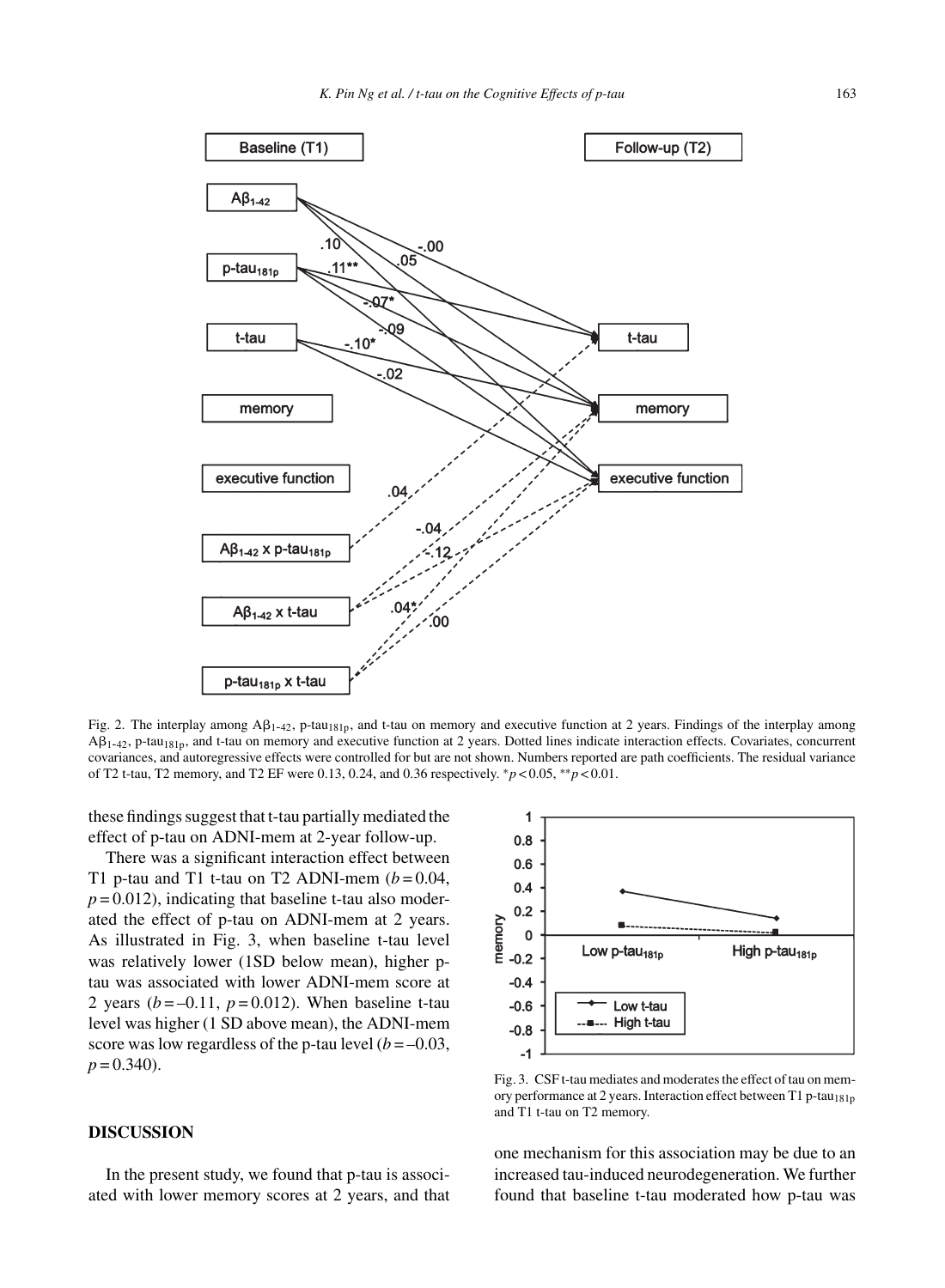associated with cognitive outcomes. Specifically, we found that in individuals with low t-tau burden, higher p-tau was associated with lower memory scores over 2 years. Comparatively, in individuals with greater t-tau burden, the memory performance was poorer regardless of p-tau.

While  $\text{AB}$  plaques and NFTs are the main pathological markers of AD, it is postulated that  $A\beta$ accumulation is insufficient to cause cognitive deterioration directly [26], whereas phospho-tau which  $occurs$  downstream of  $A\beta$ , is more closely related to cognitive decline [27]. Indeed, emerging evidence suggests that the burden of NFTs is consistently associated with severity of cognitive impairment,  $\text{A}\beta$  is less associated with cognition [27, 28]. An AD clinicopathological review shows that neocortical NFTs density best correlates with ante-mortem cognitive status whereas the correlation is less strong for neuritic and diffuse  $A\beta$  plaques [29]. Similarly, a neuropathological study shows that NFTs, but not  $A\beta$  load, predict cognitive status in AD [30] while another study shows that NFTs mediate the association of  $\text{A}\beta$  and cognitive decline [31]. Recent *in vivo* studies using tau PET tracers also show that the spatial accumulation of tau is associated with domain-specific cognitive impairment in AD [32, 33]. In MCI or mild AD patients, the association of cognitive impairment was stronger with inferior temporal  $[{}^{18}F]T807$  uptake than with cortical  $[{}^{11}C]PIB$ uptake [32]. Also, NFTs and tau PET uptake in the medial temporal lobe correlate with memory impairment but not other cognitive domains [34]. Therefore, our findings of higher burden of p-tau, but not  $A\beta$ , being linked to memory impairment at 2 years further support the current literature that a close relationship exists between NFTs and cognitive performance in AD.

Neurodegeneration is widely associated with cognitive impairment in dementia and is closely linked to tau NFTs [30]. In this regard, the loss of microtubule stabilizing function and the toxic effects of NFTs contribute to disturbances in the normal structural and regulatory functions of the cytoskeleton. This compromises axonal transport which leads to synaptic dysfunction and neurodegeneration [35]. A recent study shows that the relationship between ptau and cognitive deficits in AD is weakly related to  $A\beta$ , but are in part mediated by grey matter volume loss [27]. Hypometabolism, a correlate of synaptic function, has also been shown to act as a mediator between p-tau and subsequent cognitive impairment [36, 37]. In our study, we extend these findings by showing that t-tau partially mediates the effect of ptau on memory impairment in MCI using longitudinal CSF and neuropsychological assessments at baseline and 2 years, suggesting that p-tau leads to memory impairment partly through t-tau. Given the central role of p-tau pathology in neurodegeneration [38], our results may support potential p-tau targeted interventions to prevent neurodegeneration and subsequent memory impairment.

We further found that t-tau moderates the effect of p-tau on memory impairment in MCI. Specifically, memory performance is impaired when the burden of t-tau is high regardless of the level of p-tau pathology, suggesting that once the extent of neurodegeneration crosses a certain threshold, p-tau may no longer have a significant impact on memory performance. This is consistent with a previous neuropathological study showing that the density of neocortical synapses correlates strongly with cognitive performance [39]. On the other hand, higher p-tau pathology is associated with lower memory scores at year 2 when the burden of t-tau is low, which suggest that the impact of ptau on memory performance is greater when t-tau is below a certain threshold. In addition, these findings suggest that p-tau may lead to memory impairment through mechanisms other than t-tau related neurodegeneration in the early stages of the AD continuum. The mechanisms of neurodegeneration other than tau-induced neurodegeneration include cerebrovascular disease and neuroinflammation among others. Indeed, a recent study evaluating the role of tau underlying cognitive impairments in subcortical vascular cognitive impairment (SVCI) reports that cerebral small vessel disease is associated with increased tau uptake in inferior temporal regions [40]. Phosphortau accumulation in the inferior and medial temporal region also correlates with worse cognition, suggesting that p-tau may represent a final common pathway for patients with SVCI. In another study that examined the associations between CSF neuroinflammation biomarkers and cerebrovascular disease with AD pathology, CSF p-tau and t-tau are linked to high levels of CSF YKL-40, ICAM-1 and VCAM-1 in cognitively unimpaired elderly, MCI and AD dementia individuals [41]. Therefore, future investigations assessing the interactions of cerebrovascular disease and neuroinflammation on tau and cognition in MCI will be warranted to further clarify the mechanisms of p-tau and cognitive performance prior to the onset of neurodegeneration.

The main strength of the present study is the inclusion of MCI individuals from the ADNI cohort with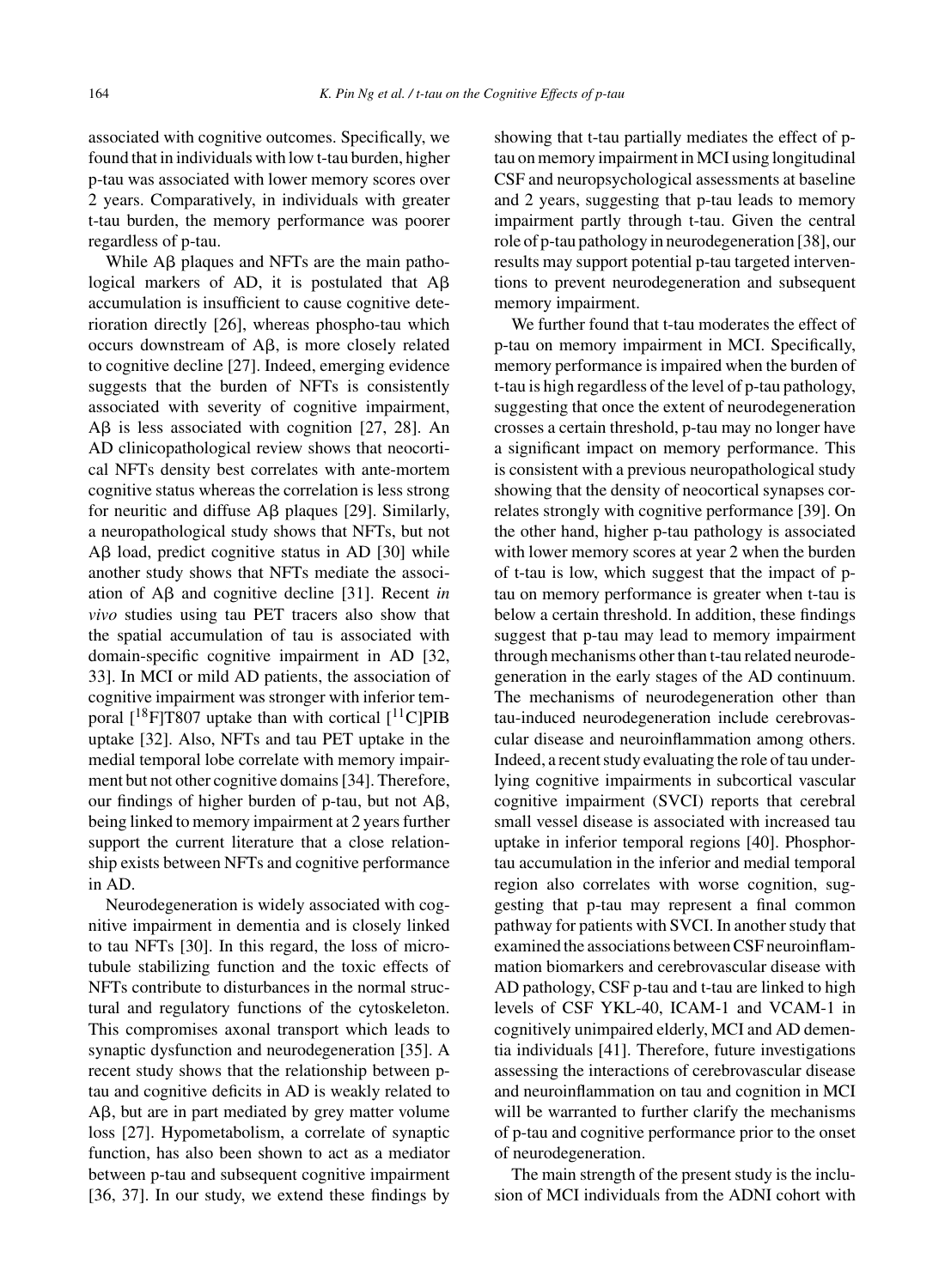well characterized baseline and 2-year follow-up CSF data. In ADNI, CSF is processed using standardized methods and the quality control enables reliable measurements of longitudinal changes in CSF AD biomarkers.

There are limitations in our study. Firstly, we based our study on the hypothesis that AD biomarkers become abnormal in a temporally ordered manner, with  $\overrightarrow{AB}$  and CSF p-tau as upstream followed by CSF t-tau and cognitive impairment as downstream effects [1, 2, 9]. While this present hypothetical framework is widely accepted, other less  $\mathsf{A}\beta$ -centric pathways have been proposed. For example, cognitively normal persons with neuronal injury biomarker abnormalities and normal  $\overrightarrow{AB}$  levels are shown to be indistinguishable from those with abnormal  $A\beta$ levels on imaging markers, clinical features and cardiovascular risk factors [42], suggesting that ADrelated neuronal injury may be independent from A $\beta$  [43]. Also, studies using task-free functional MRI to investigate the relationship between synaptic activity and AD found that network disturbances may occur prior to amyloid biomarkers becoming abnormal in AD at-risk individuals [44, 45]. In this regard, the lack of healthy controls as a comparison group in our study may also limit the interpretation of the findings observed in MCI as a distinct process from anormal aging. Secondly, our model aims to study the interplay between core AD biomarkers  $(A\beta, p$ -tau, and t-tau) and cognition. Emerging evidence has reported the concomitant presence of other pathophysiologies such as cerebrovascular disease, TDP-43 inclusions, and neuroinflammation in AD that may contribute substantially to clinical disease expression [40, 41, 46]. Therefore, future studies focusing on the interplay between AD pathophysiology should evaluate the contributions of these pathophysiologies that have been linked to AD. Lastly, there may be a selection bias within the ADNI study population. The highly specialized pool of subjects from the ADNI and the relatively small sample size of our study limit the generalizability of our findings. Therefore, our findings will need to be confirmed in another larger independent study cohort.

In summary, our study demonstrates a dynamic relationship between CSF t-tau and the effects of ptau on memory in MCI. Importantly, we show that p-tau contribute to memory impairment even when the burden of t-tau is low. These findings suggest that CSF t-tau levels play a significant role in how early AD pathology affects cognitive outcomes.

#### **ACKNOWLEDGMENTS**

Data collection and sharing for this project was funded by the Alzheimer's Disease Neuroimaging Initiative (ADNI) (National Institutes of Health Grant U01 AG024904) and DOD ADNI (Department of Defense award number W81XWH-12-2-0012). ADNI is funded by the National Institute on Aging, the National Institute of Biomedical Imaging and Bioengineering, and through generous contributions from the following: AbbVie, Alzheimer's Association; Alzheimer's Drug Discovery Foundation; Araclon Biotech; BioClinica, Inc.; Biogen; Bristol-Myers Squibb Company; CereSpir, Inc.; Cogstate; Eisai Inc.; Elan Pharmaceuticals, Inc.; Eli Lilly and Company; EuroImmun; F. Hoffmann-La Roche Ltd and its affiliated company Genentech, Inc.; Fujirebio; GE Healthcare; IXICO Ltd.; Janssen Alzheimer Immunotherapy Research & Development, LLC.; Johnson & Johnson Pharmaceutical Research & Development LLC.; Lumosity; Lundbeck; Merck & Co., Inc.; Meso Scale Diagnostics, LLC.; NeuroRx Research; Neurotrack Technologies; Novartis Pharmaceuticals Corporation; Pfizer Inc.; Piramal Imaging; Servier; Takeda Pharmaceutical Company; and Transition Therapeutics. The Canadian Institutes of Health Research is providing funds to support ADNI clinical sites in Canada. Private sector contributions are facilitated by the Foundation for the National Institutes of Health [\(http://www.fnih.org](http://www.fnih.org)). The grantee organization is the Northern California Institute for Research and Education, and the study is coordinated by the Alzheimer's Therapeutic Research Institute at the University of Southern California. ADNI data are disseminated by the Laboratory for Neuro Imaging at the University of Southern California.

Authors' disclosures available online [\(https://](https://www.j-alz.com/manuscript-disclosures/20-1425r1) www.j-alz.com/manuscript-disclosures/20-1425r1).

# **REFERENCES**

- [1] Jack CR, Knopman DS, Jagust WJ, Petersen RC, Weiner MW, Aisen PS, Shaw LM, Vemuri P, Wiste HJ, Weigand SD, Lesnick TG, Pankratz VS, Donohue MC, Trojanowski JQ (2013) Tracking pathophysiological processes in Alzheimer's disease: An updated hypothetical model of dynamic biomarkers. *Lancet Neurol* **12**, 207-216.
- [2] Bertens D, Knol DL, Scheltens P, Visser PJ (2015) Temporal evolution of biomarkers and cognitive markers in the asymptomatic, MCI, and dementia stage of Alzheimer's disease. *Alzheimers Dement* **11**, 511-522.
- [3] Yau W-YW, Tudorascu DL, McDade EM, Ikonomovic S, James JA, Minhas D, Mowrey W, Sheu LK, Snitz BE,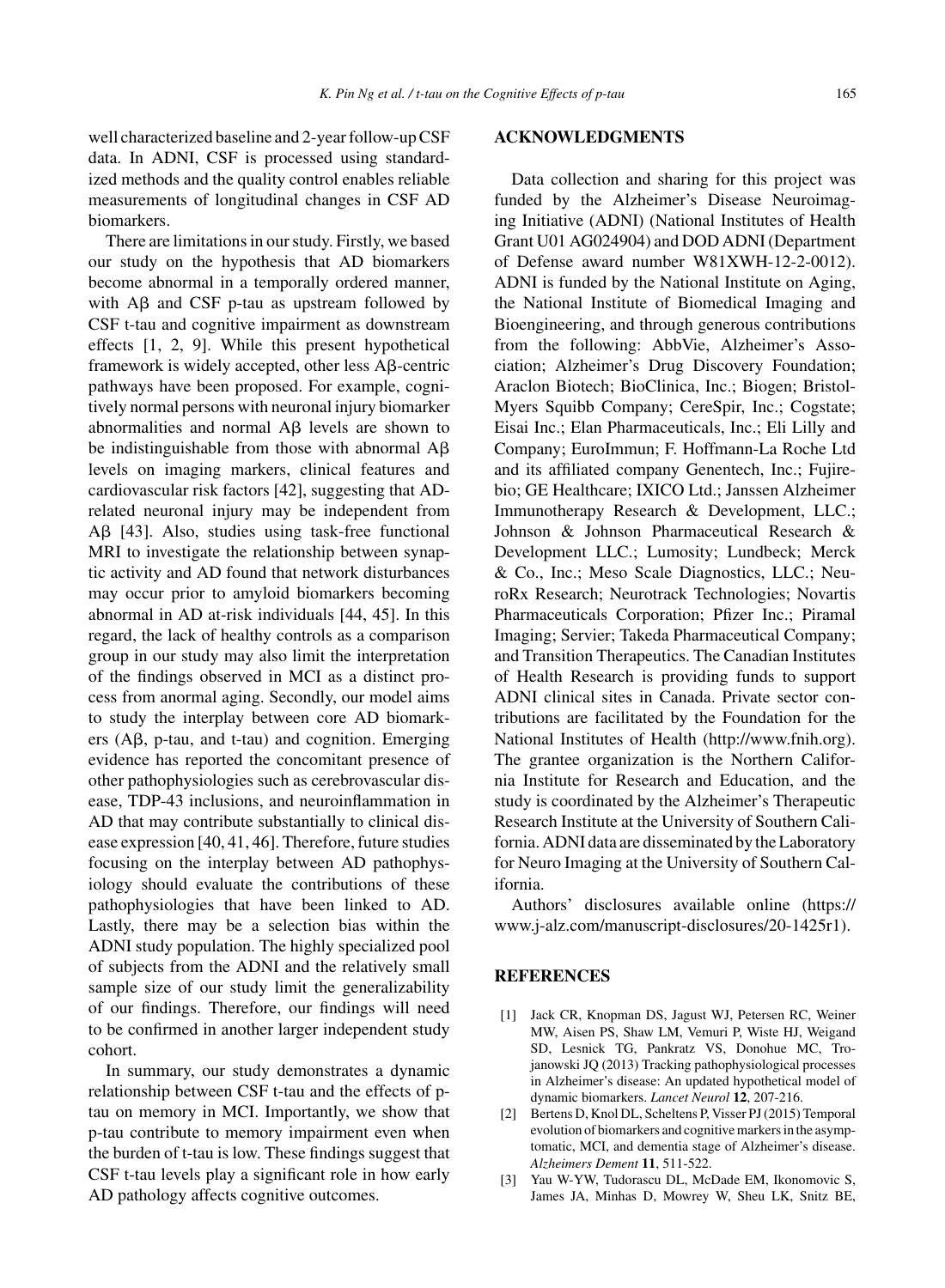Weissfeld L, Gianaros PJ, Aizenstein HJ, Price JC, Mathis CA, Lopez OL, Klunk WE (2015) Longitudinal assessment of neuroimaging and clinical markers in autosomal dominant Alzheimer's disease: A prospective cohort study. *Lancet Neurol* **14**, 804-813.

- [4] Dias-Santagata D, Fulga TA, Duttaroy A, Feany MB (2007) Oxidative stress mediates tau-induced neurodegeneration in Drosophila. *J Clin Invest* **117**, 236-245.
- [5] Iqbal K, Liu F, Gong CX (2016) Tau and neurodegenerative disease: The story so far. *Nat Rev Neurol* **12**, 15-27.
- [6] Gao Y-L, Wang N, Sun F-R, Cao X-P, Zhang W, Yu J-T (2018) Tau in neurodegenerative diseases. *Ann Transl Med* **6**, 175.
- [7] Hampel H, O'Bryant SE, Castrillo JI, Ritchie C, Rojkova K, Broich K, Benda N, Nisticò R, Frank RA, Dubois B, Escott-Price V, Lista S (2016) Precision Medicine - The golden gate for detection, treatment and prevention of Alzheimer's disease. *J Prev Alzheimers Dis* **3**, 243-259.
- [8] Jack CR, Bennett DA, Blennow K, Carrillo MC, Dunn B, Haeberlein SB, Holtzman DM, Jagust W, Jessen F, Karlawish J, Liu E, Molinuevo JL, Montine T, Phelps C, Rankin KP, Rowe CC, Scheltens P, Siemers E, Snyder HM, Sperling R, Elliott C, Masliah E, Ryan L, Silverberg N (2018) NIA-AA Research Framework: Toward a biological definition of Alzheimer's disease. *Alzheimers Dement* **14**, 535-562.
- [9] Jack CR, Hampel HJ, Universities S, Cu M, Petersen RC (2016) A/T/N: An unbiased descriptive classification scheme for Alzheimer disease biomarkers. *Neurology* **87**, 539-547.
- [10] Mattsson-Carlgren N, Leuzy A, Janelidze S, Palmqvist S, Stomrud E, Strandberg O, Smith R, Hansson O (2020) The implications of different approaches to define AT(N) in Alzheimer disease. *Neurology* **94**, e2233-e2244.
- [11] Bateman RJ, Xiong C, Benzinger TLS, Fagan AM, Goate A, Fox NC, Marcus DS, Cairns NJ, Xie X, Blazey TM, Holtzman DM, Santacruz A, Buckles V, Oliver A, Moulder K, Aisen PS, Ghetti B, Klunk WE, McDade E, Martins RN, Masters CL, Mayeux R, Ringman JM, Rossor MN, Schofield PR, Sperling RA, Salloway S, Morris JC (2012) Clinical and biomarker changes in dominantly inherited Alzheimer's disease. *N Engl J Med* **367**, 795-804.
- [12] Skillbäck T, Farahmand BY, Rosén C, Mattsson N, Nägga K, Kilander L, Religa D, Wimo A, Winblad B, Schott JM, Blennow K, Eriksdotter M, Zetterberg H (2015) Cerebrospinal fluid tau and amyloid- $\beta_{1-42}$  in patients with dementia. *Brain* **138**, 2716-2731.
- [13] Prakash RS, McKenna MR, Gbadeyan O, Andridge R, Scharre DW (2020) p-tau/Aß42 ratio associates with cognitive decline in Alzheimer's disease, mild cognitive impairment, and cognitively unimpaired older adults. *medRxiv,* doi:<https://doi.org/10.1101/2020.10.13.20211375>
- [14] Aisen PS, Petersen RC, Donohue MC, Gamst A, Raman R, Thomas RG, Walter S, Trojanowski JQ, Shaw LM, Beckett LA, Jack CR, Jagust W, Toga AW, Saykin AJ, Morris JC, Green RC, Weiner MW (2010) Clinical core of the Alzheimer's disease neuroimaging initiative: Progress and plans. *Alzheimers Dement* **6**, 239-246.
- [15] Shaw LM, Vanderstichele H, Knapik-Czajka M, Clark CM, Aisen PS, Petersen RC, Blennow K, Soares H, Simon A, Lewczuk P, Dean R, Siemers E, Potter W, Lee VMY, Trojanowski JQ (2009) Cerebrospinal fluid biomarker signature in Alzheimer's disease neuroimaging initiative subjects. *Ann Neurol* **65**, 403-413.
- [16] Crane PK, Carle A, Gibbons LE, Insel P, Mackin RS, Gross A, Jones RN, Mukherjee S, Curtis SM, Harvey D, Weiner

M, Mungas D (2012) Development and assessment of a composite score for memory in the Alzheimer's Disease Neuroimaging Initiative (ADNI). *Brain Imaging Behav* **6**, 502-516.

- [17] Gibbons LE, Carle AC, Mackin RS, Harvey D, Mukherjee S, Insel P, Curtis SMK, Mungas D, Crane PK (2012) A composite score for executive functioning, validated in Alzheimer's Disease Neuroimaging Initiative (ADNI) participants with baseline mild cognitive impairment. *Brain Imaging Behav* **6**, 517-527.
- [18] Geiser C (2013) *Data analysis with Mplus*.
- [19] Little TD (2013) Model fit, sample size, and power. In *Longitudinal Structural Equation Modeling*, Little TD, ed. The Guilford Press, New York, pp. 106-136.
- [20] Taris TW, Kompier MAJ (2006) Games researchers play Extreme-groups analysis and mediation analysis in longitudinal occupational health research. *Scand J Work Environ Health* **32**, 463-472.
- [21] Kline R (2016) Principles and Practice of Structural Equation Modeling, Fourth Edition. Guilford Press.
- [22] Wang J, Wang X (2012) *Structural Equation Modeling: Applications Using Mplus*.
- [23] Hayes AF (2012) *An Introduction to Mediation, Moderation, and Conditional Process Analysis: A Regression-based Approach.*
- [24] Selig JP, Preacher KJ (2008) *Monte Carlo method for assessing mediation: An interactive tool for creating confidence intervals for indirect effects*. [Comput. software]. Available from<http://quantpsy.org>.
- [25] Aiken LS, West SG (1991) *Multiple regression: Testing and interpreting interactions*.
- [26] Fessel J (2018) Amyloid is essential but insufficient for Alzheimer causation: Addition of subcellular cofactors is required for dementia. *Int J Geriatr Psychiatry* **33**, e14-e21.
- [27] Bejanin A, Schonhaut DR, La Joie R, Kramer JH, Baker SL, Sosa N, Ayakta N, Cantwell A, Janabi M, Lauriola M, O'Neil JP, Gorno-Tempini ML, Miller ZA, Rosen HJ, Miller BL, Jagust WJ, Rabinovici GD (2017) Tau pathology and neurodegeneration contribute to cognitive impairment in Alzheimer's disease. *Brain* **140**, 3286-3300.
- [28] Brier MR, Gordon B, Friedrichsen K, McCarthy J, Stern A, Christensen J, Owen C, Aldea P, Su Y, Hassenstab J, Cairns NJ, Holtzman DM, Fagan AM, Morris JC, Benzinger TLS, Ances BM (2016) Tau and  $\mathsf{A}\beta$  imaging, CSF measures, and cognition in Alzheimer's disease. *Sci Transl Med* **8**, 338ra66.
- [29] Nelson PT, Alafuzoff I, Bigio EH, Bouras C, Braak H, Cairns NJ, Castellani RJ, Crain BJ, Davies P, Tredici K Del, Duyckaerts C, Frosch MP, Haroutunian V, Hof PR, Hulette CM, Hyman BT, Iwatsubo T, Jellinger KA, Jicha GA, Kövari E, Kukull WA, Leverenz JB, Love S, MacKenzie IR, Mann DM, Masliah E, McKee AC, Montine TJ, Morris JC, Schneider JA, Sonnen JA, Thal DR, Trojanowski JQ, Troncoso JC, Wisniewski T, Woltjer RL, Beach TG (2012) Correlation of alzheimer disease neuropathologic changes with cognitive status: A review of the literature. *J Neuropathol Exp Neurol* **71**, 362-381.
- [30] Giannakopoulos PR, Herrmann FP, Bussière TH, Bouras CR, Kövari ER, Perl DR, Morrison JR, Gold GR, Hof PR (2003) Tangle and neuron numbers, but not amyloid load, predict cognitive status in Alzheimer's disease. *Neurology* **60**, 1495-1500.
- [31] Bennett DA, Schneider JA, Wilson RS, Bienias JL, Arnold SE (2004) Neurofibrillary tangles mediate the association